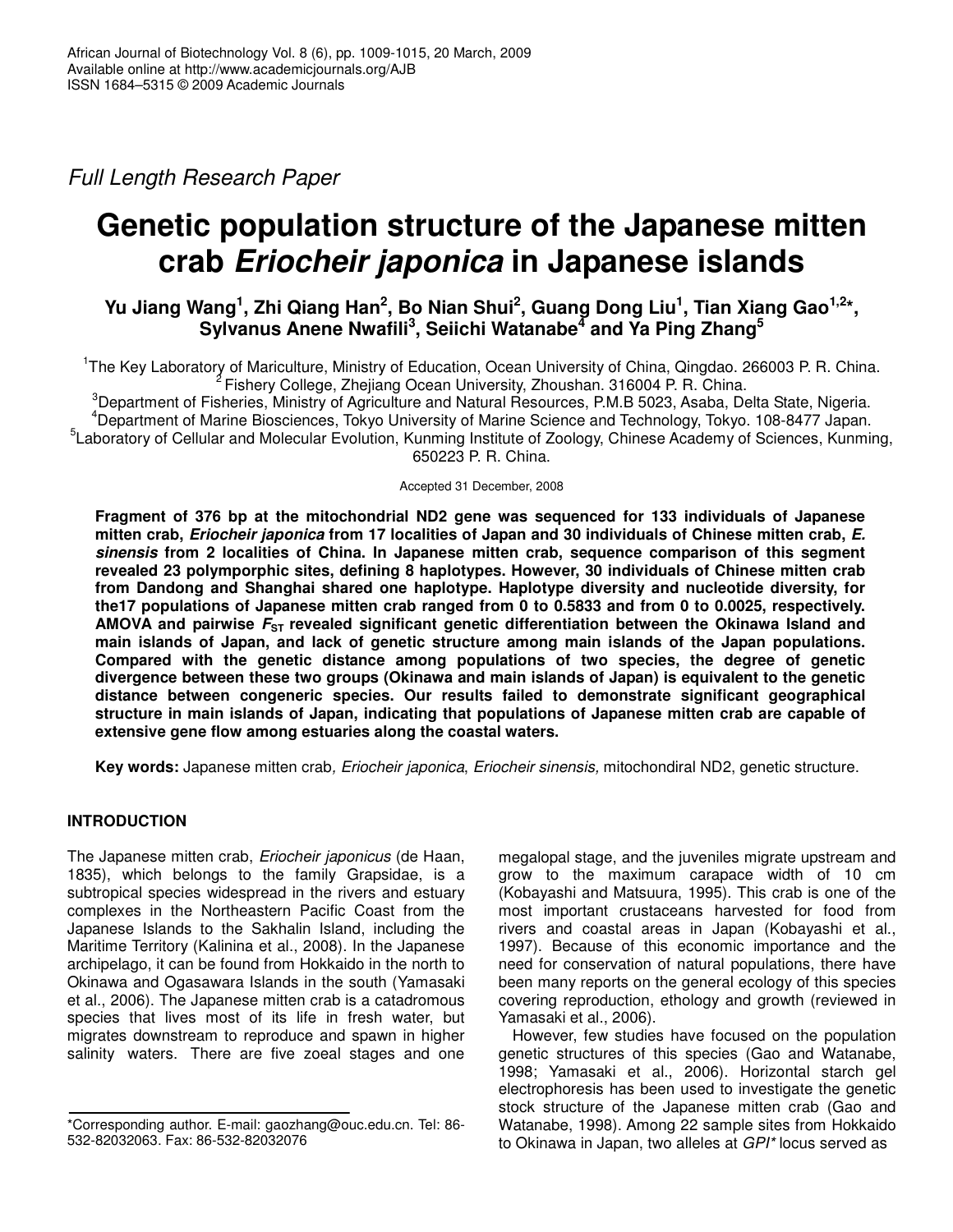the diagnostic character of the Okinawa populations. Okinawa is geographically isolated from the main islands of Japan. Yamasaki et al. (2006) used RFLP analysis of COI gene to detect the amount of genetic variation in this crab among 19 sample sites. Three main groups among Japanese mitten crab populations in Japan were identified by this study, namely; the main islands, Okinawa and Ogasawara groups. Like allozyme data, Okinawa populations showed population specific dominant haplotypes.

Adults of Japanese mitten crab live in burrows in rivers, and the genetic exchange between neighboring river populations is done primarily through their larval forms in coastal waters, which are planktonic. There are two main demographic strategies for benthic estuarine macroinvertebrates that have a dispersive planktonic larval phase (Bilton et al., 2002): (1) retention of larval stages within the estuary; and (2) export of newly hatched stages from the estuary into shelf waters, with subsequent return migration to the same or other estuaries by a late larval or early post-larval stage. Both strategies have important consequences within and between estuaries or as the homogenization of genetic variation due to extensive gene flow, respectively (Oliverira et al., 2007).

In order to warrant adequate management of natural populations, it is imperative to understand in detail the biological characteristics of the managed species. In particular, it is important to understand the geographical distribution of the genetic variability among its subpopulations. However, the potential power of allozyme and RFLP markers in revealing genetic variation is relatively low compared to more recently developed markers and techniques, such as direct sequencing of mtDNA and SSR (Liu et al., 2004). The amount and pattern of polymorphism in mtDNA sequences is a robust tool for population genetic analysis, and has proved effective to identify reproductive isolation among populations and for bringing an evolutionary perspective to conservation, management and speciation (King et al., 2001). Analyses of mtDNA markers have been used extensively to investigate stock structure in a variety of aquatic animals reviewed in Liu and Cordes (2004). In this study, we analyzed the sequences of mtDNA NADH dehydrogenase 2 (ND2) gene in 17 populations of *E. japonicus* collected from Japan to detect the population genetic structure and estimate the larval dispersal ability of this species over different geographic scales.

#### **MATERIALS AND METHODS**

#### **Sampling and sequencing**

One hundred and thirty three individuals of *E. japonicus* were collected from 17 rivers or lakes from main islands of Japan and two rivers from Okinawa Island (Henoko River and Genka River) from October 1992 to October 1996 (Table 1). Thirty specimens of *E. sinensis* collected from Dandong and Shanghai served as out groups (Table 1). Muscle samples were preserved or frozen in 70 -

90% ethanol before DNA extraction.

Genomic DNA was isolated from muscle tissue by proteinase K digestion followed by a standard phenol-chloroform method. Mitochondrial ND2 gene was amplified with primers ND2-F and ND2-R. The primer sequences are ND2-F: 5'- TCTGATCAAAATAGAACACT -3' (forward) and ND2-R: 5'- AAGCTTTGAAGGCTTTTAG -3' (reverse) (Liu et al., 2005).

Each PCR reaction was performed in a volume of 50 µL containing 20-50 ng template DNA, 5  $\mu$ L of 10  $\times$  reaction buffer, 5  $\mu$ Lof MgCl<sub>2</sub>.(25 mM), 1  $\mu$ L of dNTPs (10 mM), 10 pM of each primer, and 2.5 units of *Taq* DNA polymerase (Promega) in an Eppendorf Mastercycler 5333. Initial denaturation was for 3 min at  $94^{\circ}$ C, followed 40 cycles off 45 s at 94 $^{\circ}$ C for denaturation, 45 s at  $50^{\circ}$ C for annealing, and 45 s at 72 $^{\circ}$ C for extension; and a final extension at 72°C for 10 min. All sets of PCR included a negative control reaction tube in which all reagents were included, except template DNA. PCR product was separated on a 1.5% agarose gel and purified with the Gel Extraction Mini Kit (Watson BioTechnologies Inc., Shanghai). The purified product was used as the template DNA for cycle sequencing reactions performed using BigDye Terminator Cycle Sequencing Kit (ver. 2.0, Applied Biosystems, Foster City, California), and sequencing was conducted on an ABI Prism 3730 (Applied Biosystems) automatic sequencer with both forward and reverse primers. The primers used for sequencing were the same as those for PCR amplification.

#### **Data analyses**

Sequences were edited and aligned using Dnastar software (DNASTAR, Inc., Madison, USA). Molecular diversity indices such as number of haplotypes, polymorphic sites, transitions, transversions, and indels were obtained using the program ARLEQUIN (Ver. 2.0) (Schneider, 2000). Haplotype diversity (*h*), nucleotide diversity  $(n)$  and their corresponding variances were calculated after Nei (1987) as implemented in ARLEQUIN.

Genetic relationships among haplotypes were reconstructed using the neighbour-joining method (Saitou and Nei, 1987) implemented in MEGA 2.0. Genetic distances were generated for phylogenetic reconstruction using Kimura's two-parameter substitution model. We used bootstrap analysis with 1000 replicates to evaluate support for phylogenetic relationships.

Population structure was measured with an analysis of molecular variance (AMOVA) incorporating sequence divergence between haplotypes. The significance of the covariance components was tested using 1000 permutations. In addition, pair wise genetic divergences between sample sites were estimated using the fixation index  $F_{ST}$ , which included information on mitochondrial haplotype frequency and genetic distances. The significance of the  $F_{ST}$  was tested by 1000 permutations for each pairwise comparison.

### **RESULTS**

A PCR fragment of 376 bp from the mitochondrial ND2 gene were sequenced and obtained for 163 individuals of two species from 19 populations. In Japanese mitten crab, sequence comparison of this segment revealed 23 polymporphic sites with 21 transitions and 2 transversions. These polymorphic sites defined 8 haplotypes, giving an overall haplotype diversity of 0.4319±0.0457 and nucleotide diversity of 0.0174±0.0092. The most common haplotype was shared by 76.18% of individuals. In the Chinese mitten crab, 30 individuals from Shanghai and Dandong shared one haplotype (Table 2), and no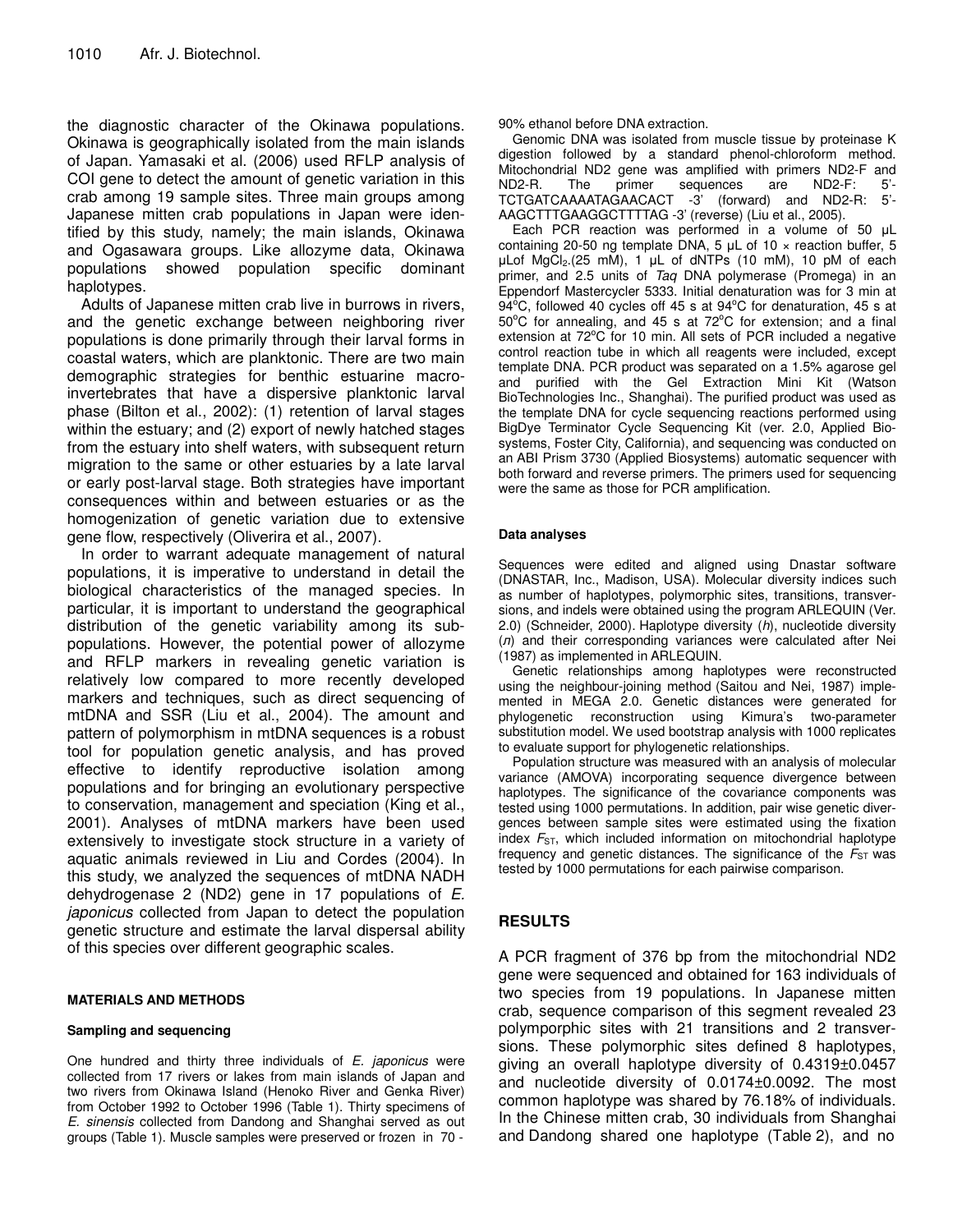| <b>Species</b> | <b>Sample</b>       | Date of<br>collection | Sample<br>size  | Number of<br>haplotypes |                     | Haplotype diversity Nucleotide diversity |  |  |
|----------------|---------------------|-----------------------|-----------------|-------------------------|---------------------|------------------------------------------|--|--|
|                | Ishikari River (Is) | 1996.7                | 12 <sup>2</sup> | 3                       | $0.3182 \pm 0.1637$ | $0.0012 \pm 0.0003$                      |  |  |
|                | Jusan Lake (Ju)     | 1996.5                | 4               |                         | 0.000               | 0.000                                    |  |  |
|                | Miomote River (Mi)  | 1996.5                | 6               | 2                       | $0.3333 \pm 0.2152$ | $0.0001 \pm 0.0001$                      |  |  |
|                | Oyabe River (Oy)    | 1996.2                | 5               |                         | 0.0000              | 0.0000                                   |  |  |
|                | Takeno River (Te)   | 1994.11               | 9               | 2                       | $0.2222 \pm 0.1662$ | $0.0012 \pm 0.0013$                      |  |  |
|                | Takatsu River (Ta)  | 1994.11               | 6               |                         | 0.000               | 0.000                                    |  |  |
|                | Kamo River (Ka)     | 1996.9                | 8               | 2                       | $0.2500 \pm 0.1802$ | $0.0013 \pm 0.0014$                      |  |  |
| Eriocheir      | Shisa River (Sh)    | 1996.9                | 9               | 4                       | $0.5833\pm0.1833$   | $0.0025 \pm 0.0021$                      |  |  |
| japonica       | Izaku River (Iz)    | 1995.10               | 8               |                         | 0.000               | 0.000                                    |  |  |
|                | Ogawara Lake (Og)   | 1996.5                | 6               |                         | 0.000               | 0.000                                    |  |  |
|                | Kesen River (Ke)    | 1996.10               | 5               |                         | 0.000               | 0.000                                    |  |  |
|                | Hinuma Lake (Hi)    | 1995.5                | 8               |                         | 0.000               | 0.000                                    |  |  |
|                | Banda River (Ba)    | 1996.6                | 7               |                         | 0.000               | 0.000                                    |  |  |
|                | Hamana Lake (Ha)    | 1996.4                | 7               |                         | 0.000               | 0.000                                    |  |  |
|                | Koza River (Ko)     | 1996.9                | 5               |                         | 0.000               | 0.000                                    |  |  |
|                | Henoko River (He)   | 1996.10               | 13              | 2                       | $0.1538 \pm 0.1261$ | $0.0004 \pm 0.0006$                      |  |  |
|                | Genka River (Ge)    | 1996.9                | 15              | 2                       | $0.1333 \pm 0.1123$ | $0.0003 \pm 0.0002$                      |  |  |
| E. sinensis    | Dandong (Da)        | 1999.7                | 15              |                         | 0.000               | 0.000                                    |  |  |
|                | Shanghai (Sg)       | 1996.11               | 15              |                         | 0.000               | 0.000                                    |  |  |

**Table 1.** Sampling data of *Eriocheir japonica* and *E. sinensis* including sample size, data of collection and several diversity indexes.

**Table 2.** Distribution of haplotypes among localities.

| Location | H1             | H <sub>2</sub> | H <sub>3</sub> | H4           | H <sub>5</sub> | H <sub>6</sub> | H7           | H <sub>8</sub> | H9           |
|----------|----------------|----------------|----------------|--------------|----------------|----------------|--------------|----------------|--------------|
| Is       | 10             |                |                |              |                | $\mathbf{1}$   | $\mathbf{1}$ |                |              |
| Ju       | 4              |                |                |              |                |                |              |                |              |
| Mi       | 5              |                |                |              |                |                | $\mathbf{1}$ |                |              |
| Oy       | 5              |                |                |              |                |                |              |                |              |
| Te       | 8              |                |                |              |                | 1              |              |                |              |
| Ta       | 6              |                |                |              |                |                |              |                |              |
| Ka       | $\overline{7}$ |                |                |              |                |                |              | $\mathbf{1}$   |              |
| Sh       | 6              |                |                |              |                | 1              | 1            |                | $\mathbf{1}$ |
| Iz       | 8              |                |                |              |                |                |              |                |              |
| Og       | 6              |                |                |              |                |                |              |                |              |
| Ke       | 5              |                |                |              |                |                |              |                |              |
| Hi       | 8              |                |                |              |                |                |              |                |              |
| Ba       | $\overline{7}$ |                |                |              |                |                |              |                |              |
| Ha       | $\overline{7}$ |                |                |              |                |                |              |                |              |
| Ko       | 5              |                |                |              |                |                |              |                |              |
| He       | $\mathbf 0$    |                | 12             |              | 1              |                |              |                |              |
| Ge       | 0              |                | 14             | $\mathbf{1}$ |                |                |              |                |              |
| Da       | $\mathbf 0$    | 15             |                |              |                |                |              |                |              |
| Sg       | 0              | 15             |                |              |                |                |              |                |              |
| Total    | 97             | 30             | 26             | 1            | 1              | 3              | 3            | 1              | 1            |

polymorphic site was detected. The haplotype diversity (*h*) and nucleotide diversity were low for all populations of Japanese mitten crab, with values ranging from 0 to 0.5833±0.1833 and 0 to 0.0025±0.0021 (Table 1).

The NJ tree constructed with163 individuals of the two species revealed two highly divergent clades in Japanese mitten crab (Clades A and B) (Figure 1). The Clades A and B included 7 and 2 haplotypes comprising 105 and 28 individuals, respectively. These two clades of Japanese mitten crab have significant geographic structure, showing strong correspondence with the geographic regions. The clade A included 15 populations in the main islands of Japan, whereas the clade B comprised two sites in Okinawa. However, the topology of the neighborjoining tree of clade A was shallow, and there were no significant genealogical branches or clusters of samples corresponding to sampling locality. The minimum spanning tree also identified two clades, corresponding to those defined in the NJ tree (Figure 2).

Significant separation of the two clades in Japanese mitten crab was also supported by AMOVA, with 98.91% of all variance being partitioned between the two clades  $(F<sub>CT</sub>=0.9891, P=0.004)$ . The genetic structures of the populations within clade A and B were also investigated by AMOVA. In clade A, the genetic variation found among populations was negative  $(F_{ST}=-0.0091, P=0.52)$ , indicating no significant population structure in the main islands of Japan. AMOVA analyses in the clade B (Okinwawa group) indicated that the genetic variation between popu-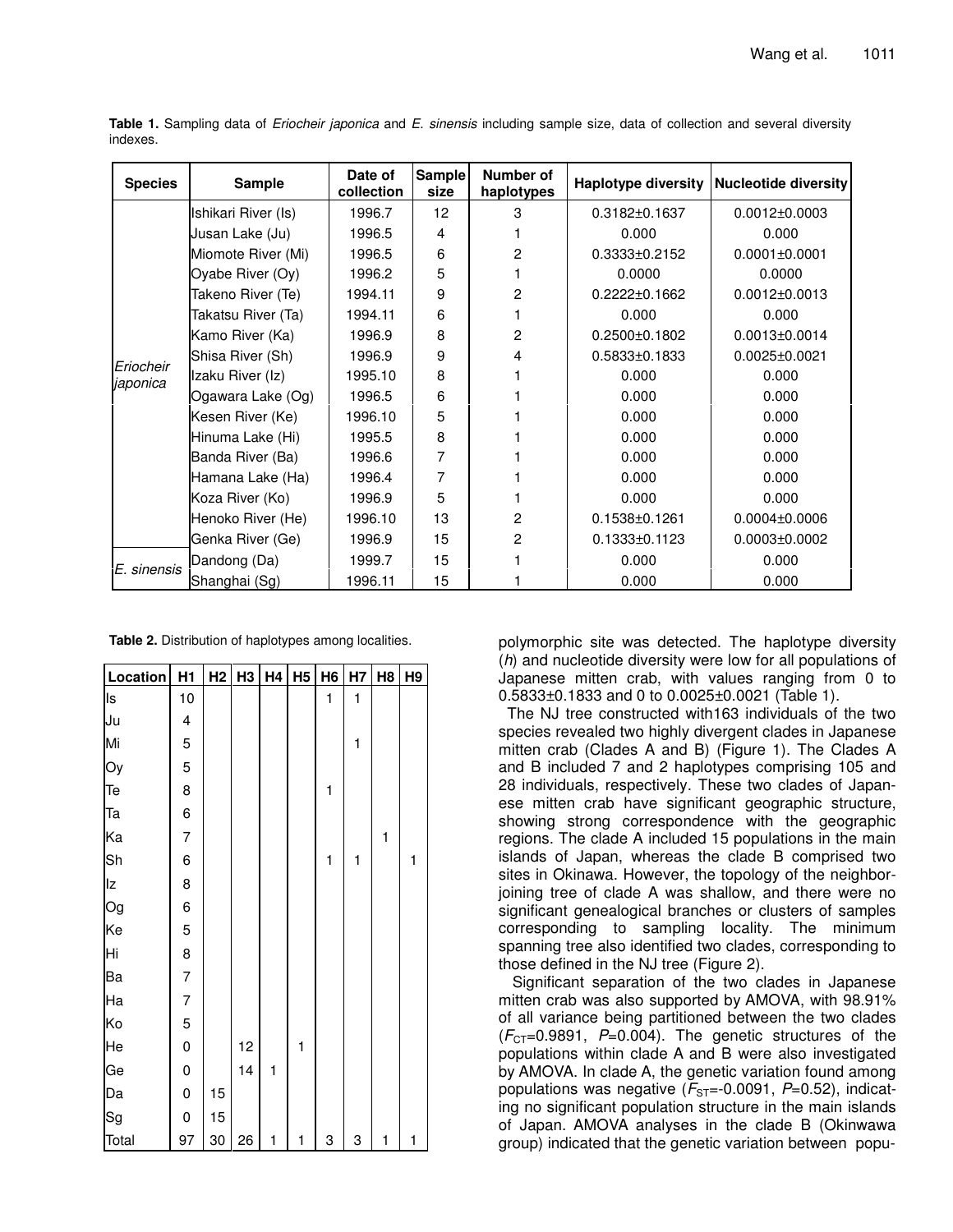

**Figure 1.** NJ tree for ND2 sequence data of two species based on K-2P substitution model. Bootstrap values >70% are showed at nodes, 1000 replicates.



**Figure 2.** Reduced median-network showing genetic relationship in two speices. The sizes of circles are proportional to haplotype frequency. Perpendicular tick marks on the lines joining haplotypes represent the number of nucleotide substitutions. The number in each circle represents the haplotype name.

lations was 0.10% (P=0.71), indicating little genetic differentiation existed in the two populations of Okinawa. Pairwise  $F_{ST}$  values among populations of the two clades of Japanese mitten crab were high and significant, sup-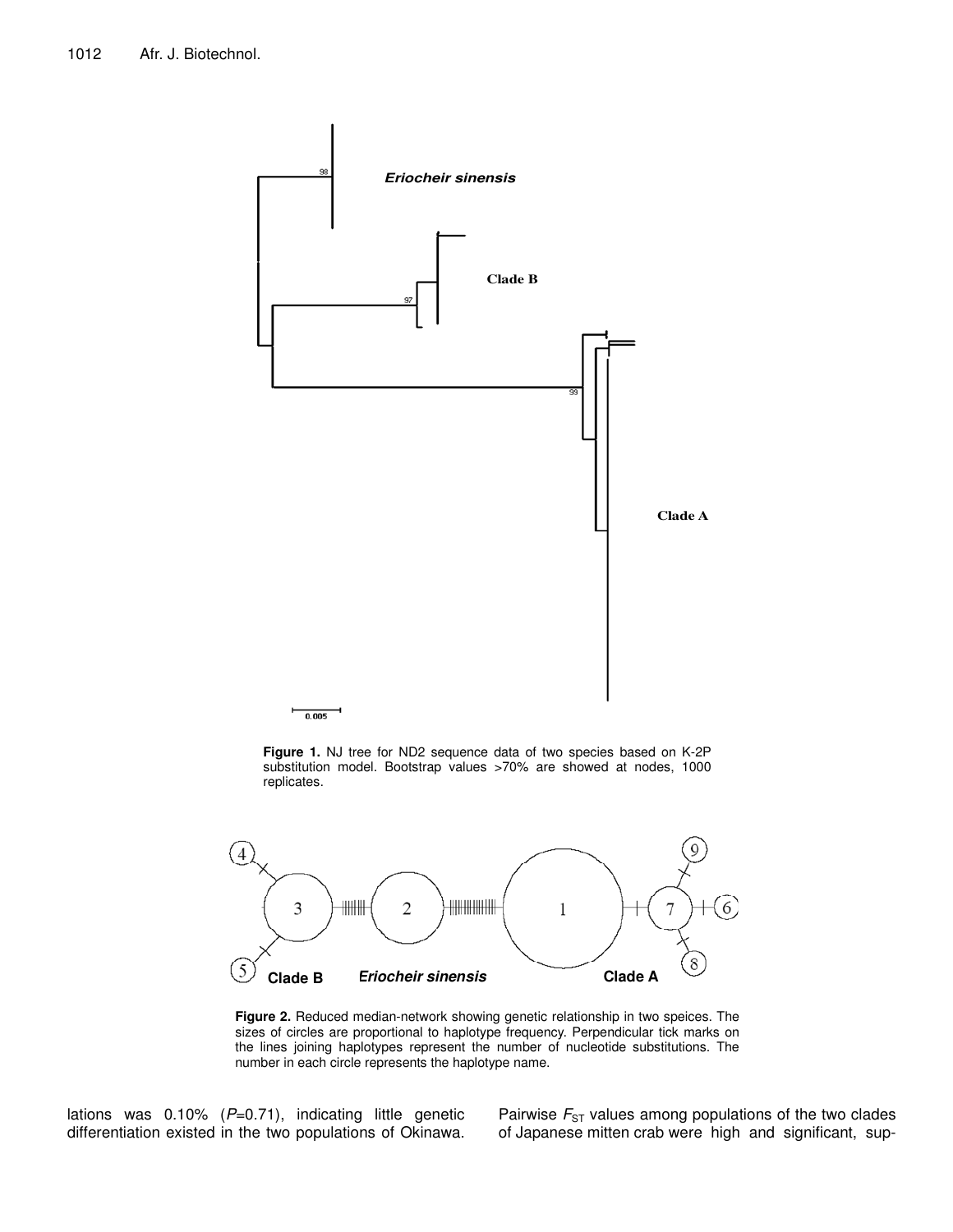|    | Is                 | Ju        | Mi         | Oν        | Te                  | Та        | Ka                                                            | Sh        | Iz        | Og        | Ke        | Hi        | Ba        | Ha        | Κo         | He                        | Ge     | Da |
|----|--------------------|-----------|------------|-----------|---------------------|-----------|---------------------------------------------------------------|-----------|-----------|-----------|-----------|-----------|-----------|-----------|------------|---------------------------|--------|----|
| Ju | -0.0782            |           |            |           |                     |           |                                                               |           |           |           |           |           |           |           |            |                           |        |    |
| Mi | $-0.1220$          | $-0.0811$ |            |           |                     |           |                                                               |           |           |           |           |           |           |           |            |                           |        |    |
| Oy | -0.0426            | 0.0000    | $-0.345$   |           |                     |           |                                                               |           |           |           |           |           |           |           |            |                           |        |    |
| Te | $-0.0975$          | $-0.1163$ | $-0.1119$  | $-0.0778$ |                     |           |                                                               |           |           |           |           |           |           |           |            |                           |        |    |
| Ta | $-0.0177$          | 0.0000    | $-0.0000$  | 0.0000    | $-0.0511$           |           |                                                               |           |           |           |           |           |           |           |            |                           |        |    |
| Ka | $-0.0567$          | $-0.1089$ | $-0.1181$  | $-0.0687$ | $-0.0618$           | -0.0403   |                                                               |           |           |           |           |           |           |           |            |                           |        |    |
| Sh | $-0.0375$          | 0.0170    | $-0.0694$  | 0.0568    | $-0.0228$           | 0.0867    | $-0.0045$                                                     |           |           |           |           |           |           |           |            |                           |        |    |
| Iz | 0.0166             | 0.0000    | 0.0514     | 0.0000    | -0.0141             | 0.0000    | 0.0000                                                        | 0.1317    |           |           |           |           |           |           |            |                           |        |    |
| Og | $-0.0177$          | 0.0000    | 0.0000     | 0.0000    | $-0.0511$           | 0.0000    | -0.0403                                                       | 0.0867    | 0.0000    |           |           |           |           |           |            |                           |        |    |
| Ke | -0.0426            | 0.0000    | $-0.0345$  | 0.0000    | -0.0778             | 0.0000    | -0.0687                                                       | 0.0568    | 0.0000    | 0.0000    |           |           |           |           |            |                           |        |    |
| Hi | 0.0166             | 0.0000    | 0.0514     | 0.0000    | -0.0141             | 0.0000    | 0.0000                                                        | 0.1317    | 0.0000    | 0.0000    | 0.0000    |           |           |           |            |                           |        |    |
| Ba | 0.0012             | 0.0000    | 0.0278     | 0.0000    | -0.0307             | 0.0000    | -0.0182                                                       | 0.1109    | 0.0000    | 0.0000    | 0.0000    | 0.0000    |           |           |            |                           |        |    |
| Ha | 0.0012             | 0.0000    | 0.0278     | 0.0000    | $-0.0307$           | 0.0000    | $-0.0182$                                                     | 0.1109    | 0.0000    | 0.0000    | 0.0000    | 0.0000    | 0.0000    |           |            |                           |        |    |
| Ko | $-0.0426$          | 0.0000    | $-0.0345$  | 0.0000    | $-0.0778$           | 0.0000    | $-0.0687$                                                     | 0.0568    | 0.0000    | 0.0000    | 0.0000    | 0.0000    | 0.0000    | 0.0000    |            |                           |        |    |
| He | $0.9848*$          | $0.9939*$ | $ 0.9939*$ | $0.9942*$ | $0.9865*$           | 0.9946*   | $0.9861*$                                                     | 0.9768*   | $0.9952*$ | $0.9946*$ | $0.9952*$ | $0.9949*$ | $0.9949*$ | $0.9942*$ | 0.0000     |                           |        |    |
| Ge | $0.9859*$          | $0.9945*$ | $0.9945*$  | $0.9948*$ | 0.9875*             | $0.9951*$ | $0.9873*$                                                     | $0.9787*$ | $0.9955*$ | $0.9951*$ | $0.9955*$ | 0.9953*   | $0.9953*$ | $0.9948*$ | 0.0096     | 0.0000                    |        |    |
| Da | 0.9876*            | $1.0000*$ | $1.0000*$  | $1.0000*$ | $0.9903*$           | $1.0000*$ | $0.9901*$                                                     | $0.9797*$ | 1.0000*   | $1.0000*$ | 1.0000*   | 1.0000*   | $1.0000*$ | *1.0000   | $0.9923*$  | $0.9928*$                 | 0.0000 |    |
| Sg | $ 0.9876* 1.0000*$ |           | $1.0000*$  |           | $1.0000*$   0.9903* | $1.0000*$ | $\vert 0.9901^* \vert 0.9797^* \vert 1.0000^* \vert 1.0000^*$ |           |           |           | $1.0000*$ | $1.0000*$ | $1.0000*$ | $1.0000*$ | $ 0.9923*$ | $ 0.9928^* 0.0000 0.0000$ |        |    |

**Table 3.** Pairwise  $F_{ST}$  values among populations of mitten crab.

\*Highly significant values (*P*<0.01).

porting the significant separation of the two clades (Table 3). Among 15 populations from main islands of Japan, all pair wise  $\mathit{F}_{\textrm{ST}}$  values were lower and not significant, indicating no significant genetic structure in this clade. For Okinawa populations, the genetic differentiation between He and Ge was also no significant (Table 3).

#### **DISCUSSION**

Two deeply divergent clades were found in Japanese mitten crab reflecting extremely restricted gene flow between the main islands of Japan and Okinawa Island. AMOVA analysis and pair wise  $\mathit{F}_{\textrm{ST}}$  values also indicated the complete isolation

between Okinawa Island populations and other populations of Japanese mitten crab. This result is consistent with the previous studies based on allozyme and RFLP analysis of COI gene (Gao and Watanabe, 1998; Yamasaki et al., 2006). Previous allozyme analyses of Japanese mitten crab revealed rare alleles in populations from Okinawa, but could not establish clear genetic differences among populations from different geographic areas. RFLP analysis of COI gene of Japanese mitten crab showed that the specimens from the Okinawa populations did not share any haplotype with other populations. Like our study, strong genetic break between the main lands of Japan and Okinawa Island populations also have been reported in fiddler crab *Uca arcuata* (Aoki et

al., 2008). In the fiddler crab, the Okinawa Island population is isolated geographically from others, and showed a marked low genetic variability and significant differentiation from other population samples in haplotype composition. Genetic drift under the conditions of small population size and low gene flow from other populations were responsible for the isolation of Okinawa population in the fiddler crab.

However, in this study no significant differentiation was detected among populations collected from the main islands of Japan. The lack of genetic structure in main islands of Japan indicated high gene flow among populations. The results of the present study are consistent with the preponderance of the larval export strategy through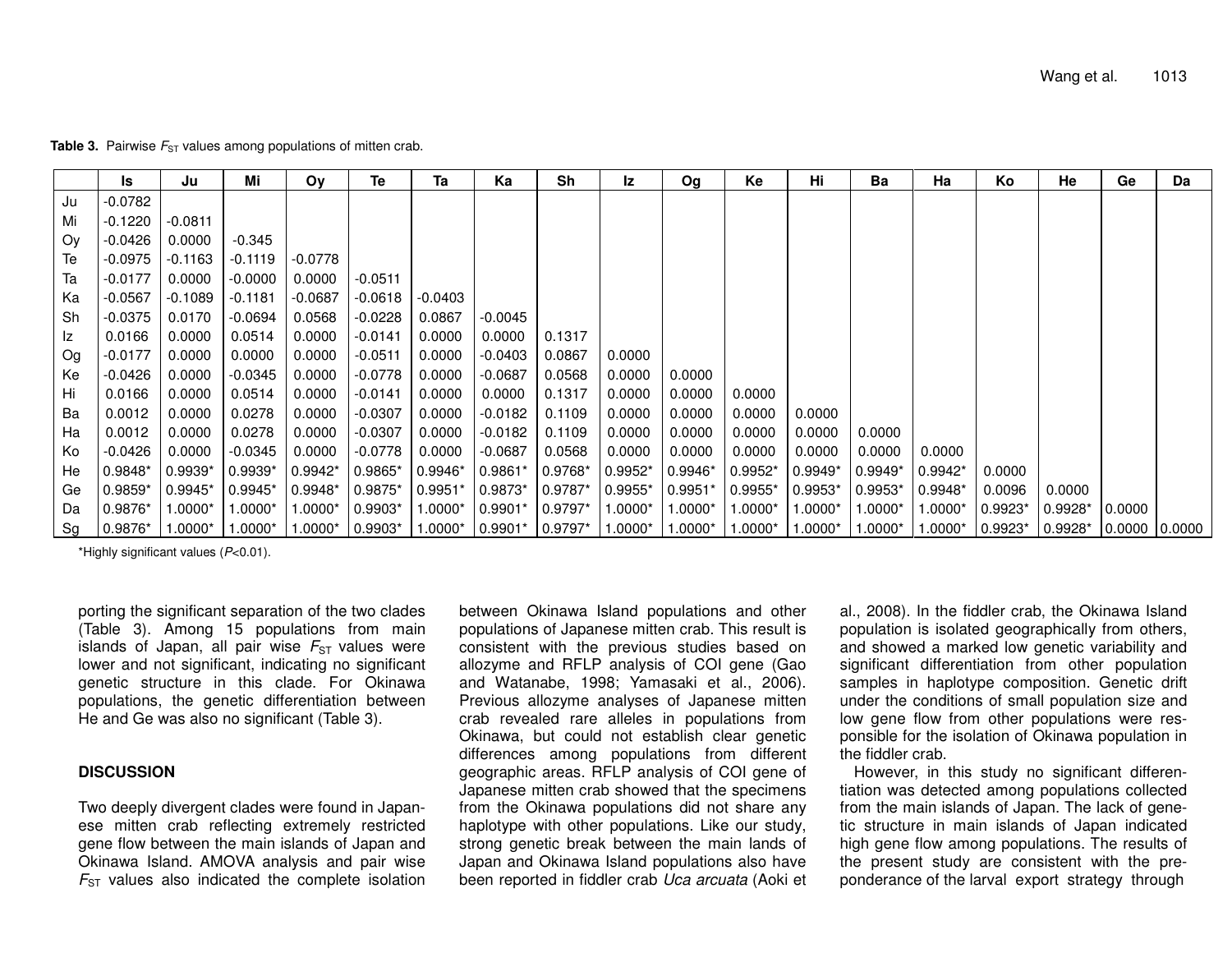out the evolutionary history of *E. japonica*, as revealed by low degree of differentiation over a wide coastal area of Japan.

Japanese mitten crab has a long time of planktonic larvae stage (about 1-2 months) before settling on the shore (Yamasaki et al., 2006). Many marine organisms have pelagic larvae that can potentially interconnect distant populations through dispersal on ocean currents and generally show low levels of genetic differentiation over large geographical distances (reviewed in Liu et al., 2007). The main islands of Japan are surrounded by the Kuroshio Current, Oyashio Current and Tsushima Current (Oba et al., 2006). These currents might transport the larva to distant populations. Larval dispersal by ocean current has been reported in many marine organisms (Aoki et al., 2008; Suzuki et al., 1993; Hayashi et al., 1992; Inoue and Sekiguchi, 2002). For example, the larval stages of *U. arcuata* are composed of five zoeal stages and one megalopa stage, and the completion of the five zoeal stages requires 18 days. The Kuroshio Current can carry larvae of this species from the south of Taiwan around the coast of Japan. Moreover, there are many reports of tropical prawns, spiny lobster and oval squid around main islands of Japan, which are attributed to transportation by the Kuroshio Current (Suzuki et al., 1993; Hayashi et al., 1992; Inoue and Sekiguchi, 2002). However, the present Kuroshio Current passes offshore on the western side of Okinawa Island, and the Okinawa Island populations might experience little influence from the Kuroshio Current.

Compared with allozyme and RFLP studies, our result based on ND2 gene showed a low level of haplotype diversity (0-0.5833) and nucleotide diversity (0-0.0025) in Japanese mitten crab. Heterozygosity and genetic distances between populations of Japanese mitten crab estimated by allozyme data ranged from 0.010 to 0.039 and from 0 to 0.0013, respectively. The haplotype diversity and nucleotide diversity revealed by RFLP analysis of COI gene were from 0.1210 to 0.8306 and 0.0098 to 0.0384, respectively. Because of the differences in methodology, a direct comparison with these values may be difficult, but this result may demonstrate lower mutation rate of ND2 gene compared to COI gene.

This present study confirms complete isolation between main islands of Japan and Okinawa Island. Considering the genetic distance between Japanese mitten crab and Chinese mitten crab, the levels of interregional divergence between Okinawa and the Main islands appear closer to the levels of genetic distance observed between species. RFLP analysis of COI gene also sup-ported the sequence divergence between Okinawa and main islands of Japan were at the species level (Yamasaki et al., 2006).

The lack of significant genetic differentiation among estuaries in main islands of Japan has important implications for the management of natural populations of *E. japonica*. The considerable gene flow among populations from different estuaries indicates that local populations

are demographically interdependent, with substantial exchange of immature forms among adjacent estuaries. Compared with different genetic structures among and within clades of Japanese mitten crab, Japanese mitten crab may choose the life strategy, which exports newly hatched stages from the estuary into shelf waters, with subsequent return migration to the same or other estuaries by a late larval or early post-larval stage. The sharp shelf waters between Okinawa Island and main islands of Japan may limit the offshore dispersal of larval. The ecological study also revealed that Chinese mitten crab had chosen the same strategy (Huang et al., 1999). Considering the conservation of species, it is important to decide management units within species. If a population has significant ecologic and genetic differences, it should be managed as a separate unit. The Okinawa Island population of Japanese mitten crab showed the typical population genetic structure. It must be treated as an evolutionarily significant unit (ESU). A rigorous evaluation of the status of Okinawa populations will need multilocus nuclear DNA, morphological and mark-recapture studies. Based on these findings, conservation efforts are necessary to guarantee the genetic integrity of these distinct groups.

# **ACKNOWLEDGMENTS**

The authors wish to express many thanks to Prof. S. Kitada, Dr. S. Tsuchida, Dr. H. Suzuki, Dr. N. Shikatani, Dr. S. Kobayashi, Mr. T. Matsumiya, Mr. O. Saito, Mr. T. Sasaki, Mr. T. Suzuki, Mr. M. Ito, Mr. Y. Takeno, Mr. T. Yoneji and Mr. T. Midorikawa for supplying specimens and sampling information. Thanks to Dr. Jin-Xian Liu for sequencing and providing technical assistance. This work was supported by the National Key Basic Research Program from the Ministry of Science and Technology, P.R. China (Grant no. 2005CB422306), the National Facilities and Information Infrastructure for Science and Technology Program of China Grant No. 2006DKA30470- 016, the National Natural Science Foundation of China (Nos. 30770373) and a grant from Department of Education of Zhejiang Province (Y200803409).

#### **REFERENCES**

- Aoki M, Naruse T, Cheng JH, Suzuki Y, Imai H (2008). Low genetic variability in an endangered population of fiddler crab *Uca arcuata* on Okinawajima Island: analysis of mitochondrial DNA. Fish. Sci. 74: 330-340.
- Bilton DT, Paula J, Bishop JDD (2002). Dispersal, genetic differentiation and speciation in estuarine organisms. Estura. Coast. Shelf. S. 55: 937-952.
- Gao TX, Watanabe S (1998). Genetic variation among local populations of the Japanese mitten crab *Eriocheir japonica* De Haan. Fish. Sci. 64: 198-205.
- Hayashi K, Aoyama M, Fujiwara S, Yu HP (1992). Indian white prawn *Penaeus* (*Fenneropenaeus*) *indicus* new to the Japanese fauna. Bull. Jap. Soc. Fish. Sci. 58: 167.
- Huang B, Du NS, Lai W (1999). Studies on the ecology of *Eriocheir sinensis* larvae. Mar. Sci. 1: 39-40.